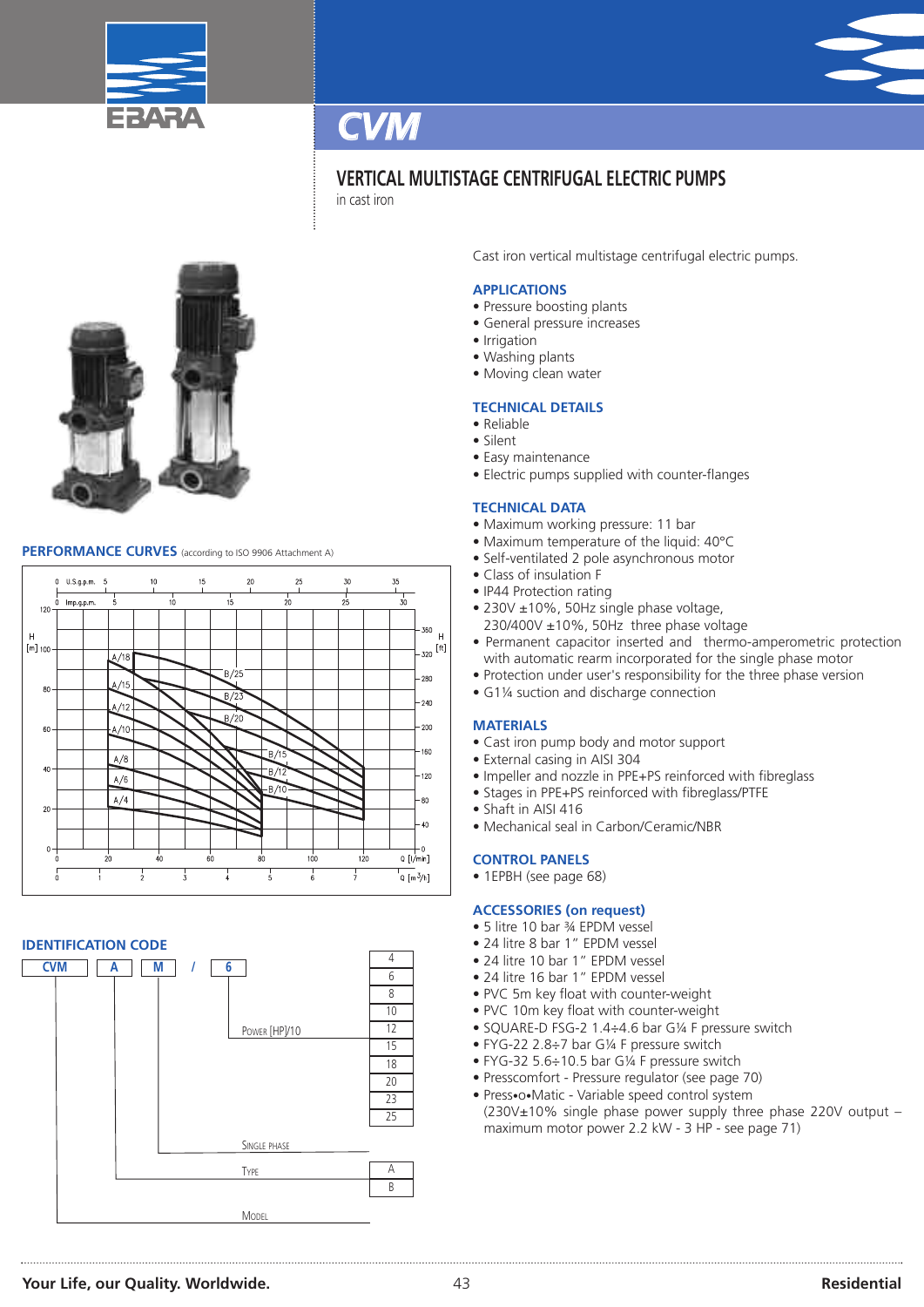



 $20$ 

in cast iron

#### **CVM A range PERFORMANCE CURVES** (from 0.3 to 0.6 kW)

(according to ISO 9906 Attachment A)



#### **CVM A range PERFORMANCE CURVES** (1,3 kW) (according to ISO 9906 Attachment A)



### **CVM A range PERFORMANCE CURVES** (from 0.75 to 1.1 kW)



 $Q$  [l/min]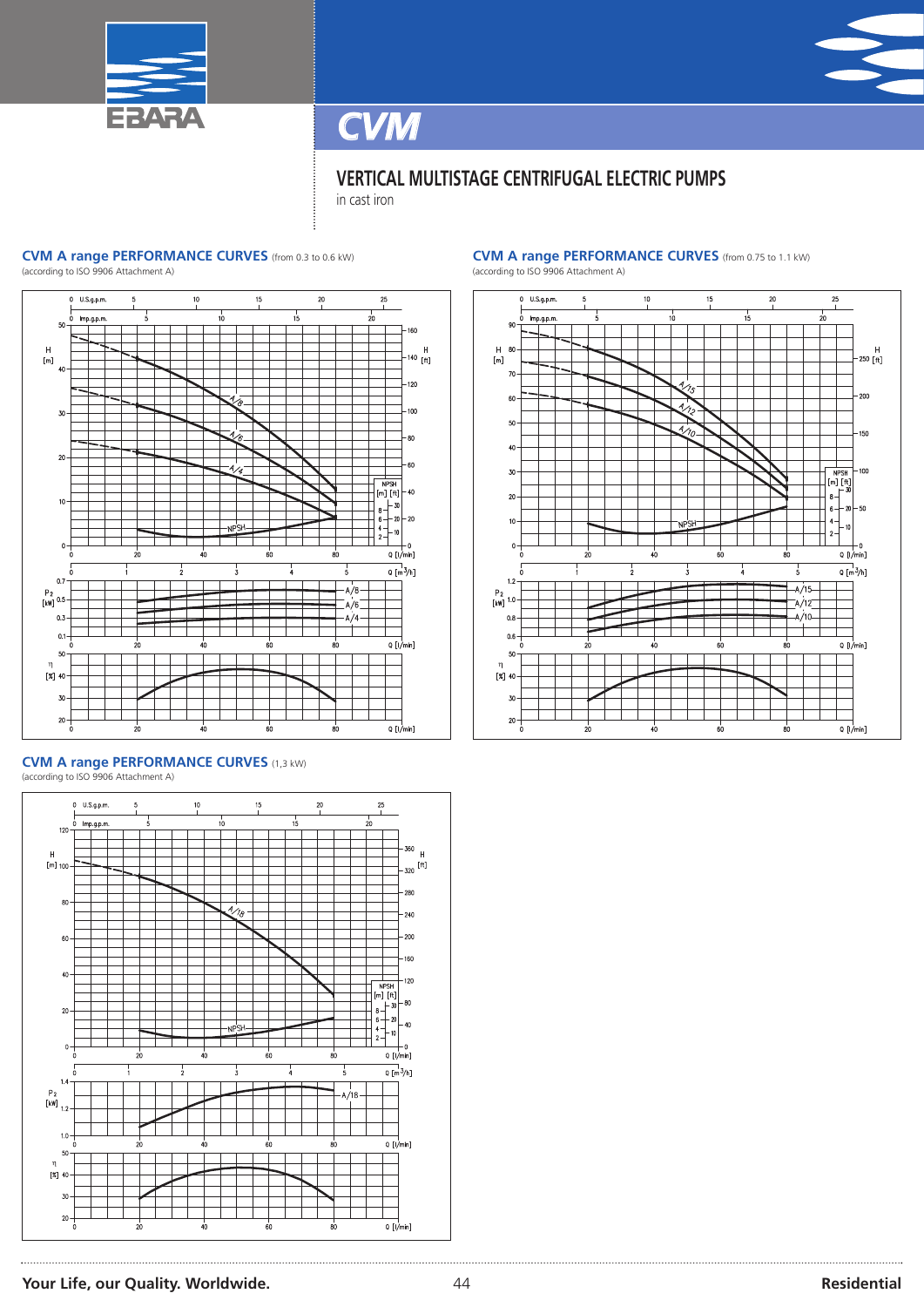



in cast iron

#### **CVM B range PERFORMANCE CURVES** (from 0.75 to 1.1 kW)

(according to ISO 9906 Attachment A)



#### **CVM B range PERFORMANCE CURVES** (from 1.5 to 1.85 kW)





#### **PERFORMANCE TABLE**

| <b>Model</b><br>P <sub>2</sub> |                 |      | O=Flow rate |                          |      |      |      |            |      |      |      |
|--------------------------------|-----------------|------|-------------|--------------------------|------|------|------|------------|------|------|------|
| <b>230V</b>                    | 230/400V        |      |             | l/min<br>20              | 30   | 40   | 50   | 60         | 80   | 100  | 120  |
| single phase                   | three-phase     | [HP] | [kW]        | m <sup>3</sup> /h<br>1,2 | 1,8  | 2,4  |      | 3,6        | 4,8  | 6    | 7,2  |
|                                |                 |      |             |                          |      |      |      | H=Head [m] |      |      |      |
| CVM AM/4                       | CVM A/4         | 0,4  | 0,3         | 21,2                     | 19.7 | 17.8 | 15,6 | 13,0       | 6,4  |      |      |
| CVM AM/6                       | CVM A/6         | 0,6  | 0,44        | 31,8                     | 29,5 | 26,7 | 23,3 | 19,4       | 9,6  |      |      |
| CVM AM/8                       | CVM A/8         | 0,8  | 0,6         | 42,5                     | 39,4 | 35,6 | 31.  | 25,9       | 12,8 |      |      |
| CVM AM/10                      | CVM A/10        |      | 0,75        | 57,5                     | 54,0 | 49,5 | 43,5 | 36,6       | 19,5 |      |      |
| CVM AM/12                      | <b>CVM A/12</b> | .2   | 0,9         | 69,0                     | 65,0 | 59,5 | 52,5 | 44,0       | 23,4 |      |      |
| CVM AM/15                      | CVM A/15        |      |             | 80,5                     | 75,5 | 69,5 | 61,0 | 51,0       | 27,3 | -    |      |
| CVM AM/18                      | CVM A/18        | 8,   | .3          | 94,5                     | 88,0 | 80,0 | 70,0 | 58,5       | 28,8 |      |      |
| CVM BM/10                      | <b>CVM B/10</b> |      | 0,75        |                          | 36,2 | 35,  | 33,7 | 32,0       | 27,5 | 21,6 | 14,7 |
| CVM BM/12                      | <b>CVM B/12</b> | , 4  | 0,9         | $\overline{\phantom{0}}$ | 48,0 | 46,8 | 45,0 | 42,6       | 36,6 | 28,8 | 19,6 |
| CVM BM/15                      | <b>CVM B/15</b> | כ.   |             |                          | 60,5 | 58,5 | 56,2 | 53,3       | 45,8 | 36,0 | 24,5 |
| CVM BM/20                      | <b>CVM B/20</b> |      | . כ         |                          | 74,0 | 72,0 | 69,0 | 65,5       | 56,0 | 44,5 | 30,6 |
| CVM BM/23                      | <b>CVM B/23</b> | 2,3  |             | $\overline{\phantom{0}}$ | 86,0 | 84,0 | 80,5 | 76,5       | 65,5 | 51,5 | 35,7 |
|                                | <b>CVM B/25</b> | 2,5  | ,85         |                          | 98,5 | 96,0 | 92,0 | 87,0       | 74,5 | 59,0 | 41,0 |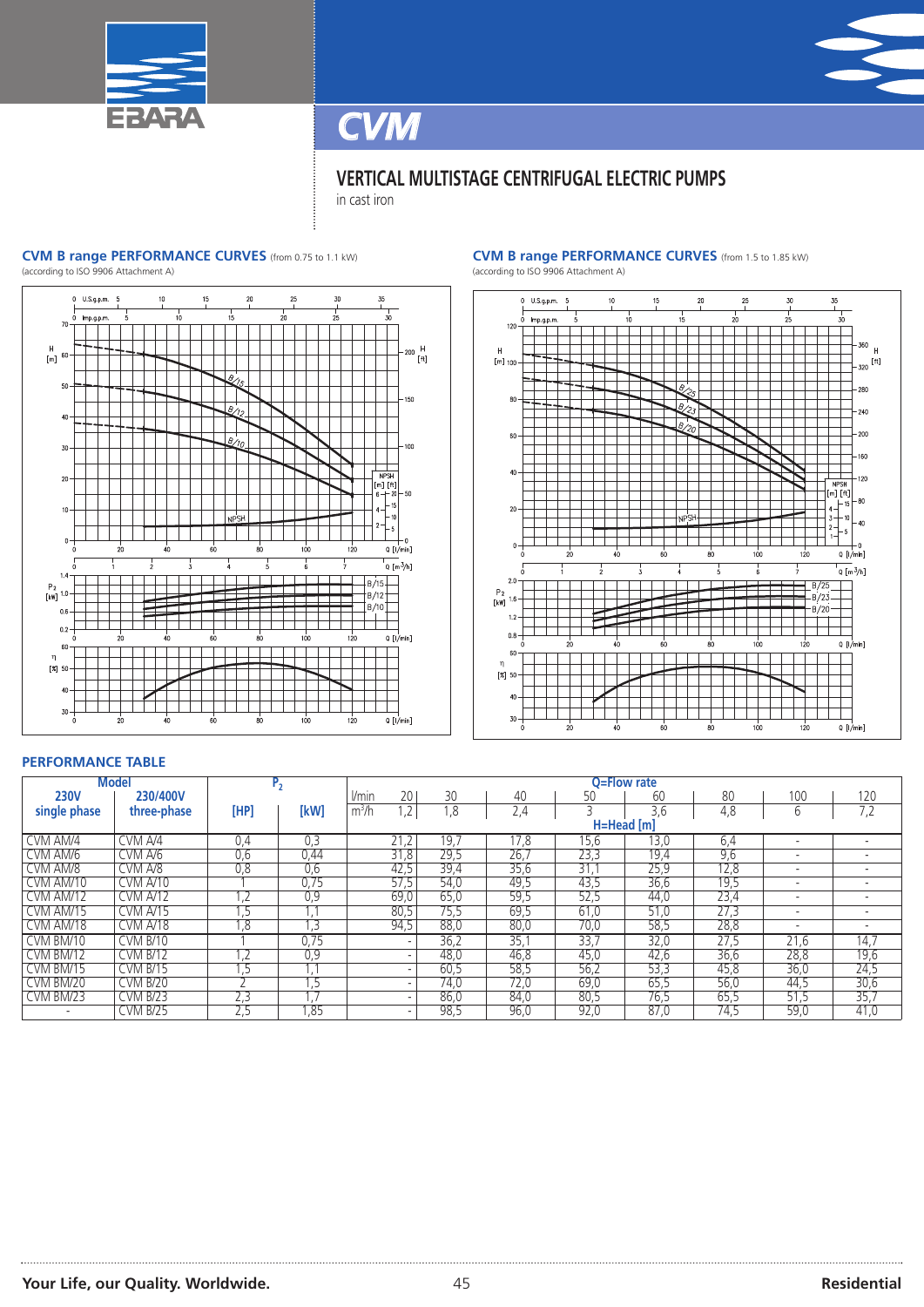





in cast iron

#### **DIMENSIONS**



#### **DIMENSIONS TABLE**

| <b>Model</b>             |                 |              |     |     |     |       |          |                          |    |      | Weight |
|--------------------------|-----------------|--------------|-----|-----|-----|-------|----------|--------------------------|----|------|--------|
| <b>230V</b>              | 230/400V        | <b>Motor</b> | B   | н   |     |       |          |                          | PG |      | [kq]   |
| single phase             | three-phase     | <b>Mec</b>   |     |     |     | [2]   | Γ1       | $[2]$                    | 0  | [2]  | $[1]$  |
| CVM AM/4                 | CVM A/4         | 63           | 336 | 112 | 124 | 101   | 91<br>د. |                          |    | 11.0 | 11,0   |
| CVM AM/6                 | CVM A/6         | 63           | 362 | 138 | 124 | 101   | 91,5     |                          |    | 11.7 | 11,6   |
| CVM AM/8                 | CVM A/8         | 63           | 388 | 164 | 124 | 101   | 91.5     |                          |    | 12,7 | 12,6   |
| CVM AM/10                | CVM A/10        |              | 452 | 190 | 141 | 110.5 | 101      |                          |    | 16,5 | 16,6   |
| CVM AM/12                | <b>CVM A/12</b> |              | 478 | 216 | 141 | 110,5 | 101      |                          |    | 17,5 | 17,6   |
| CVM AM/15                | CVM A/15        | 74           | 516 | 242 | 141 | 110.5 | 101      | 11                       |    | 18.5 | 18,6   |
| CVM AM/18                | CVM A/18        | 80           | 565 | 268 | 159 | 136   | 120,5    | 13,5                     |    | 21,2 | 21,2   |
| CVM BM/10                | <b>CVM B/10</b> |              | 400 | 138 | 141 | 110,5 | 101      |                          |    | 15,9 | 15,9   |
| CVM BM/12                | <b>CVM B/12</b> | 74           | 426 | 164 | 141 | 110,5 | 101      | A                        |    | 16,8 | 16,7   |
| CVM BM/15                | <b>CVM B/15</b> |              | 464 | 190 | 141 | 110.5 | 101      |                          |    | 18,0 | 17,9   |
| CVM BM/20                | <b>CVM B/20</b> | 80           | 513 | 216 | 159 | 134,5 | 120,5    | 13,5                     |    | 21,3 | 21,3   |
| CVM BM/23                | <b>CVM B/23</b> | 80           | 552 | 242 | 159 | 134,5 | 120,5    | 13,5                     |    | 22,6 | 22,4   |
| $\overline{\phantom{a}}$ | <b>CVM B/25</b> | 80           | 578 | 268 | 159 |       | 120,5    | $\overline{\phantom{a}}$ | 44 |      | 23,7   |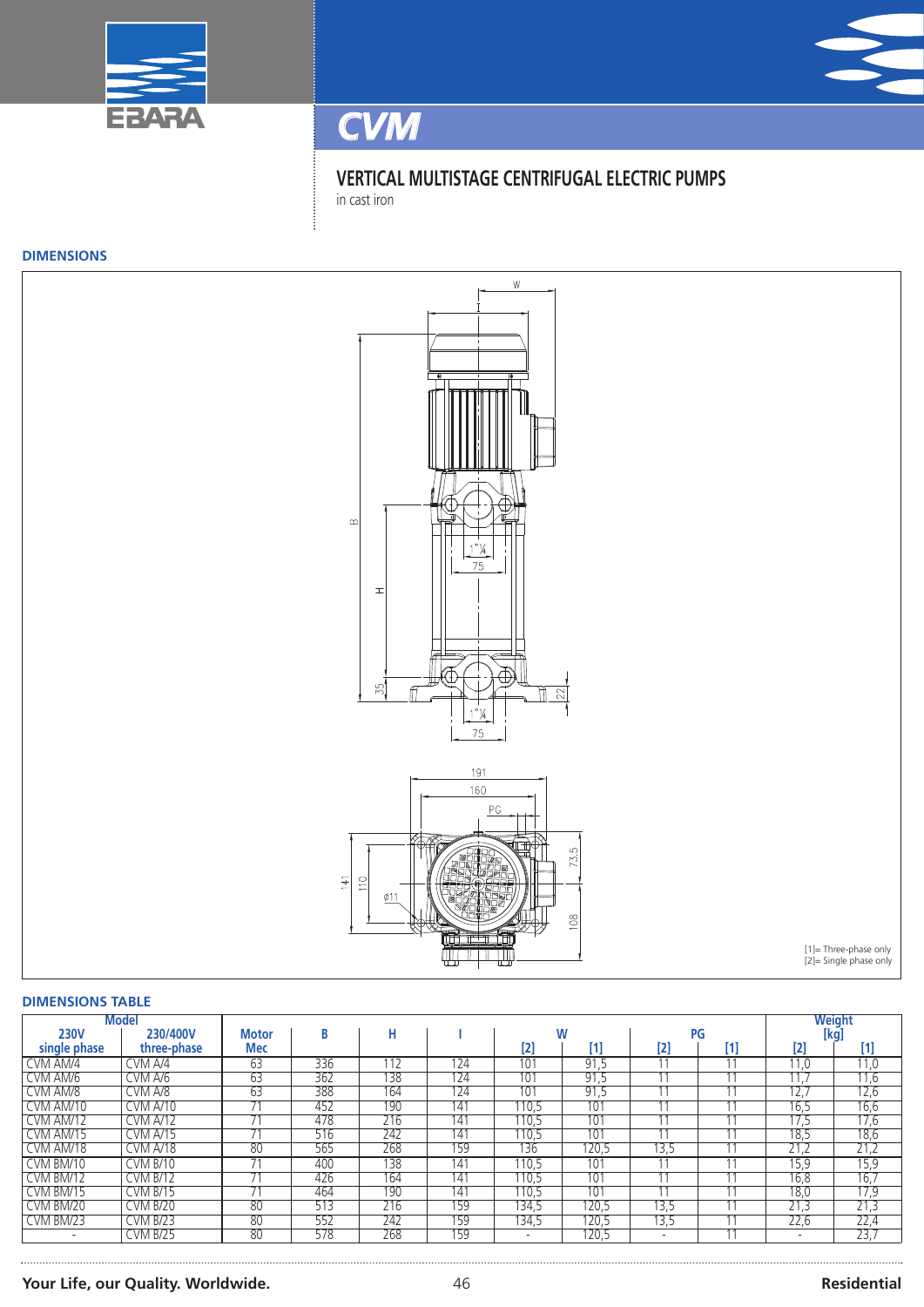



*CVM*

**VERTICAL MULTISTAGE CENTRIFUGAL ELECTRIC PUMPS** in cast iron

#### **SECTIONAL VIEW**



#### **MATERIALS TABLE**

| Ref.            | <b>Name</b>            | <b>Material</b>                   | Ref.            | <b>Name</b>                    | <b>Material</b>                        |
|-----------------|------------------------|-----------------------------------|-----------------|--------------------------------|----------------------------------------|
|                 | Pump body              | Cast iron EN-GJL-200-EN 1561      | 33              | Seeger ring                    | EN 1.4021 (AISI 420) (Dim. 12)         |
|                 | Pump body support      | Cast iron EN-GJL-200-EN 1561      |                 |                                | EN 1.4301 (AISI 304) (Dim. 14)         |
| 6               | Shaft                  | EN 1.4005 (AISI 416)              | $\overline{34}$ | Impeller nut                   | EN 1.4301 (AISI 304)                   |
|                 | Impeller               | PPE+PS reinforced with fibreglass | $\overline{37}$ | Casing                         | EN 1.4301 (AISI 304)                   |
| 9               | Nozzle                 | PPE+PS reinforced with fibreglass | $\overline{38}$ | Counter-flange                 | Cast iron EN-GJL-200-EN 1561           |
| 11              | Mechanical seal        | Carbon/ Ceramic/ NBR              | 39              | Counter-flange                 | Cast iron EN-GJL-200-EN 1561           |
| $\overline{12}$ | Motor case             |                                   | 40              | Counter-flange gasket          | <b>NBR</b>                             |
| 13              | Motor cover            | Aluminium                         | 41              | Counter-flange gasket          | <b>NBR</b>                             |
| $\overline{14}$ | Fan                    | PA                                | $\overline{51}$ | Pump tie-rod                   | Galvanised Fe P04                      |
| 15              | Fan cover              | Galvanised Fe P04                 | 52              | Capacitor-holder box [2]       | <b>PP</b>                              |
| 16              | Terminal box           |                                   | 53              | Capacitor-holder box cover [2] | PP                                     |
| $\overline{17}$ | Terminal box cover [1] | Aluminium                         | 57              | Spacer [3]                     | Steel C40                              |
| 19              | Bearing (pump side)    |                                   | 62              | Stage box                      | PPE+PS reinforced with fibreglass/PTFE |
| $\overline{20}$ | Bearing (motor side)   |                                   | 68              | Stage                          | PPE+PS reinforced with fibreglass/PTFE |
| $\overline{21}$ | Adjusting ring         | Steel C70                         | 75              | Washer                         | <b>Aluminium</b>                       |
| $\overline{22}$ | Motor tie-rod          | Galvanised Fe 42                  | 76              | Washer                         | <b>Aluminium</b>                       |
| $\overline{23}$ | Capacitor [2]          |                                   | 89              | Washer                         | EN 1.4301 (AISI 304)                   |
| $\overline{24}$ | Filler cap             | OT 58 UNI 5705                    | 91              | Washer                         | EN 1.4301 (AISI 304)                   |
| $\overline{25}$ | Drain plug             | OT 58 UNI 5705                    | 92              | Sealing ring                   | <b>NBR</b>                             |
| $\overline{26}$ | O-Ring                 | <b>NBR</b>                        | 101             | Seeger ring                    | EN 1.4301 (AISI 304)                   |
| 30              | Washer                 | EN 1.4301 (AISI 304)              | 110             | Motorprotector [4]             |                                        |
|                 |                        |                                   | 234             | Washer                         | Galvanised steel                       |

[1]= For three phase only [2]= For single phase only [3]= For motor size 80 only [4]= For motor size 71 and 80 only single phase